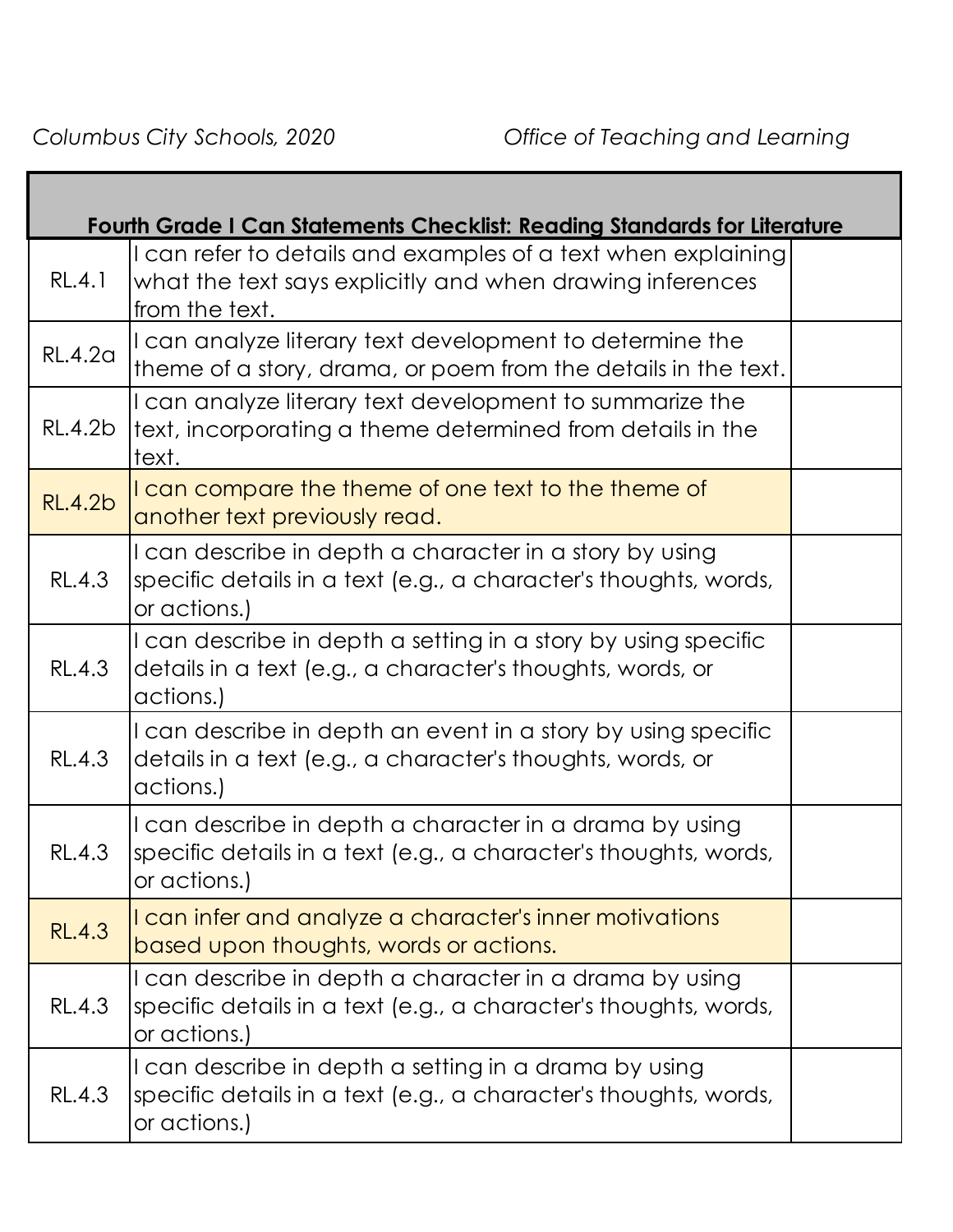| RL.4.3        | I can describe in depth an event in a drama by using<br>specific details in a text (e.g., a character's thoughts, words,<br>or actions.)                                                               |  |
|---------------|--------------------------------------------------------------------------------------------------------------------------------------------------------------------------------------------------------|--|
| <b>RL.4.3</b> | I can analyze how the inclusion of a particular event in a<br>drama moves the plot of the story forward.                                                                                               |  |
| <b>RL.4.4</b> | I can determine the meaning of words as they are used in a<br>text, including those that allude to significant characters<br>found in mythology (e.g., Herculean.)                                     |  |
| <b>RL.4.4</b> | I can determine the meaning of phrases as they are used in<br>a text, including those that allude to significant characters<br>found in mythology (e.g., Herculean.)                                   |  |
| <b>RL.4.4</b> | I can develop an argument as to whether the reference to<br>mythological characters in a text communicates the author's<br>message effectively (providing examples to support the<br><u>argument.)</u> |  |
| <b>RL.4.4</b> | I can determine the meaning of words and phrases used in<br>mythology.                                                                                                                                 |  |
| <b>RL.4.5</b> | I can explain major differences between poems, drama, or<br>prose.                                                                                                                                     |  |
| <b>RL.4.5</b> | I can refer to the structural elements of poems (e.g., verse,<br>rhythm, and meter) when writing or speaking about a text.                                                                             |  |
| RL.4.5        | I can refer to the structural elements of drama (e.g., casts of<br>characters, settings, descriptions, dialogue, stage directions)<br>when writing or speaking about a text.                           |  |
| RL.4.6        | I can explain the differences in the point(s) of view in a text<br>and different perspectives of the characters.                                                                                       |  |
| RL.4.7        | I can make connections between the text of a story or<br>drama and a visual or oral presentation of a text.                                                                                            |  |
| RL.4.7        | I can identify where the text of a story or drama and the<br>visual or oral versions of the text each reflect specific<br>descriptions and directions in the text.                                     |  |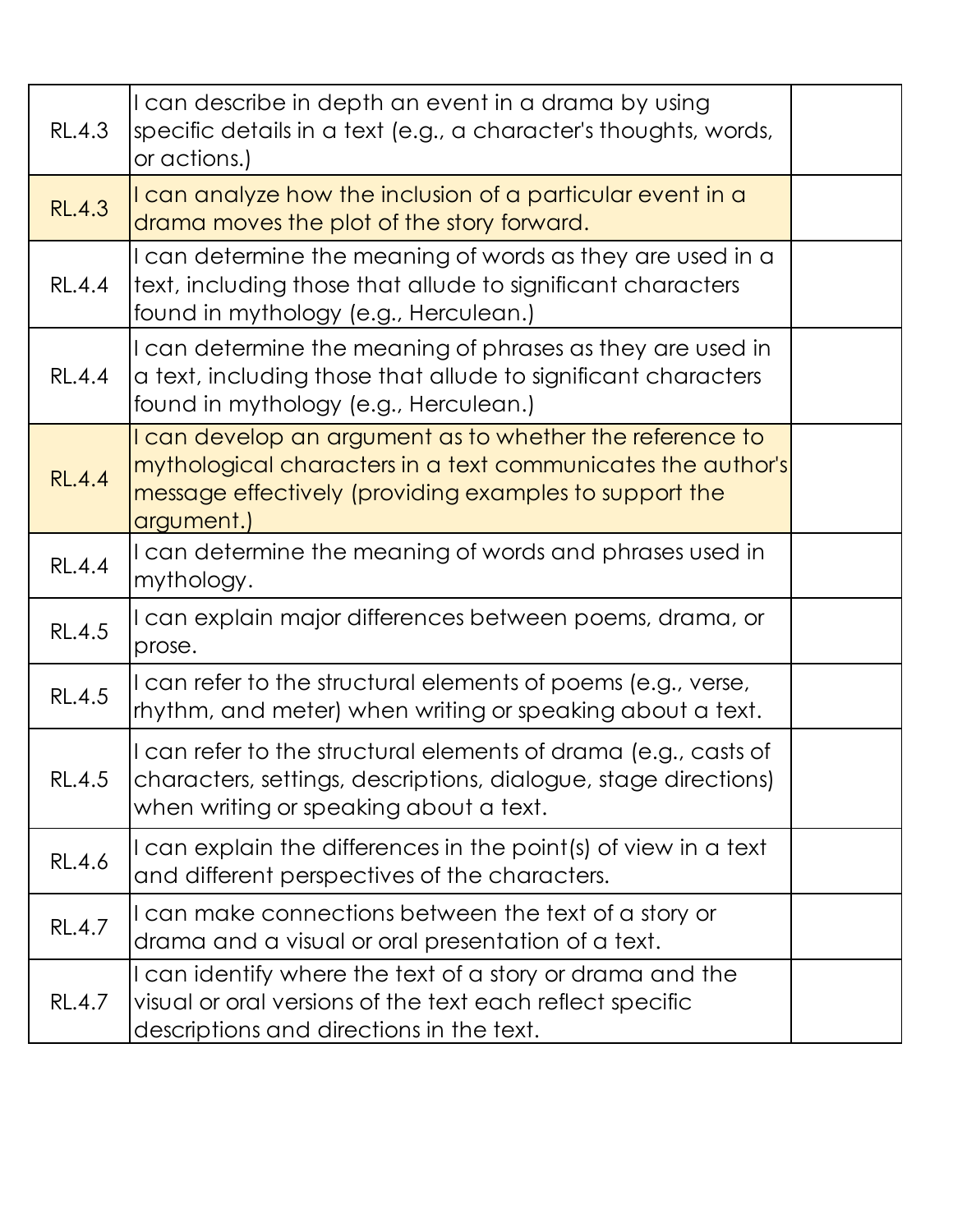| <b>RL.4.7</b> | I can develop an argument as to which version of a story or<br>drama (visual, oral, written, text) communicates the author's<br>message most effectively (providing examples to support the<br>argument.) |  |
|---------------|-----------------------------------------------------------------------------------------------------------------------------------------------------------------------------------------------------------|--|
| <b>RL.4.7</b> | I can identify how each version of a story reflects specific<br>descriptions and directions in the text.                                                                                                  |  |
| <b>RL.4.8</b> | (Not applicable to literature)                                                                                                                                                                            |  |
| RL.4.9        | I can compare and contrast the treatment of similar themes<br>and topics (e.g., opposition of good and evil) in stories, myths<br>and traditional literature from different cultures.                     |  |
| RL.4.9        | I can compare and contrast the treatment of patterns of<br>events (e.g., the quest) in stories, myths and traditional<br>literature from different cultures.                                              |  |
| <b>RL.4.9</b> | I can describe and illustrate how the treatment of patterns is<br>used to teach the messages found in stories, myths and<br>tradtional literature from different cultures.                                |  |
| RL.4.10       | By the end of the year, I can read and comprehend<br>literature of the 4-5 grade-level text complexity band<br>proficiently, with scaffolding as needed at the higher end of<br>the range.                |  |
| RL.4.10       | I can activate prior knowledge and draw on previous<br>experiences in order to make text-to-self connections and<br>comparisons.                                                                          |  |
| RL.4.10       | I can activate prior knowledge and draw on previous<br>experiences in order to make text-to-text connections and<br>comparisons.                                                                          |  |
|               |                                                                                                                                                                                                           |  |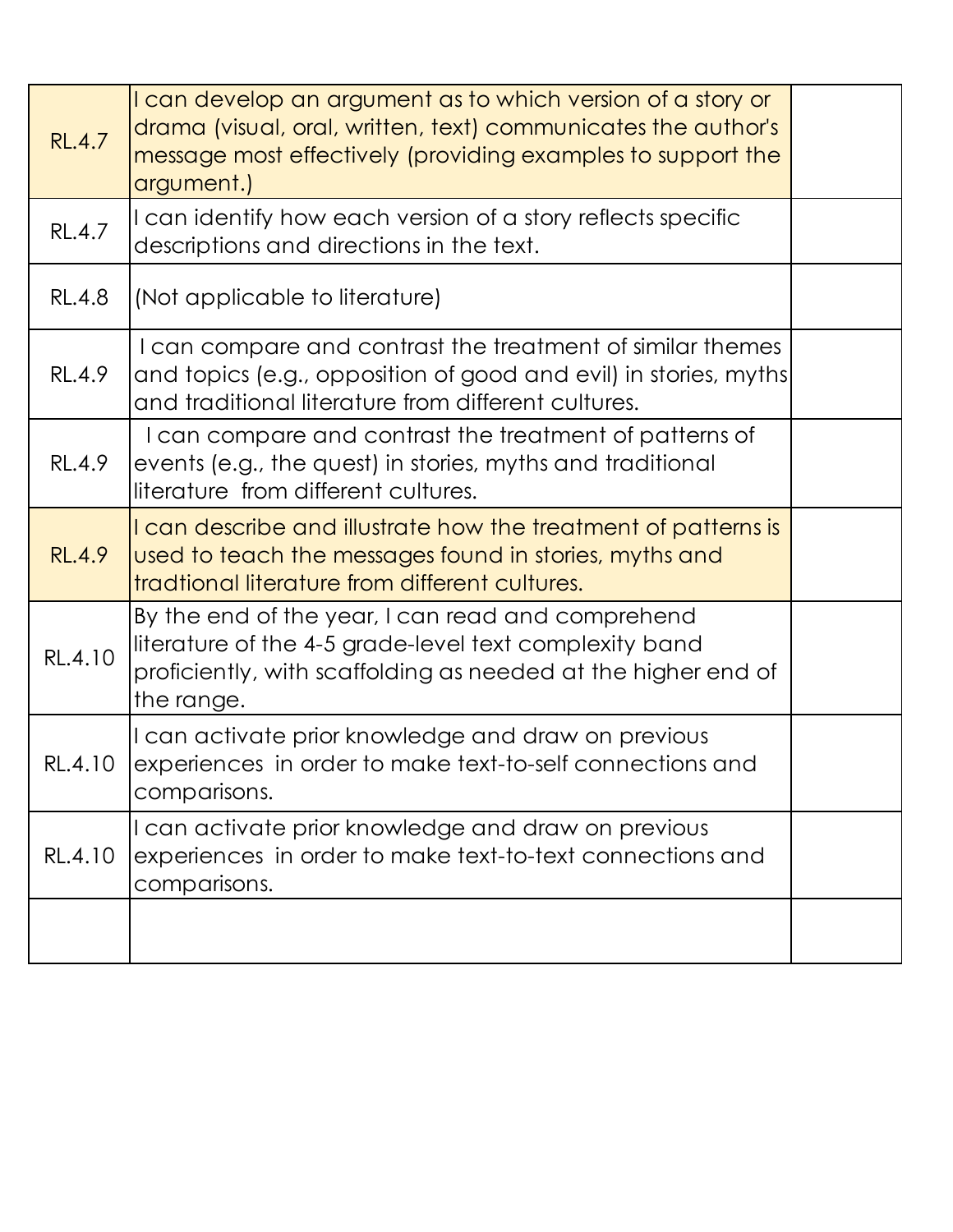|                     | Fourth Grade I Can Statements Checklist: Reading Standards for Informational Text                                                                                                                                          |  |
|---------------------|----------------------------------------------------------------------------------------------------------------------------------------------------------------------------------------------------------------------------|--|
| RI.4.1              | I can refer to details and examples in a text when explaining<br>what the text says explicitly and when drawing inferences<br>from the text.                                                                               |  |
| RI.4.2 <sub>G</sub> | I can analyze informational text development to determine<br>the main idea of a text and explain how it is supported by<br>key details.                                                                                    |  |
| RI.4.2b             | I can analyze informational text development to provide a<br>summary of the text that includes the main idea and key<br>details as well as other important information.                                                    |  |
| RI.4.3              | I can explain events in a historical text, including what<br>happened and why, based on specific information in the<br>text.                                                                                               |  |
| RI.4.3              | I can analyze a historical text to determine the most<br>impactful event in a series of events and conduct further<br>research on that particular event.                                                                   |  |
| RI.4.3              | I can explain procedures in a scientific text, including what<br>happened and why, based on specific information in the<br>text.                                                                                           |  |
| RI.4.3              | I can explain ideas or concepts in a technical text, including<br>what happened and why, based on specific information in<br>the text.                                                                                     |  |
| RI.4.3              | I can create my own synthesized version of a technical text,<br>using key vocabulary and 4th-grade friendly explanations of<br>concepts in the text--including important "what and why"<br>details from the original text. |  |
| RI.4.4              | I can determine the meaning of general academic words or<br>phrases in a text relevant to grade 4 topics or subject areas.                                                                                                 |  |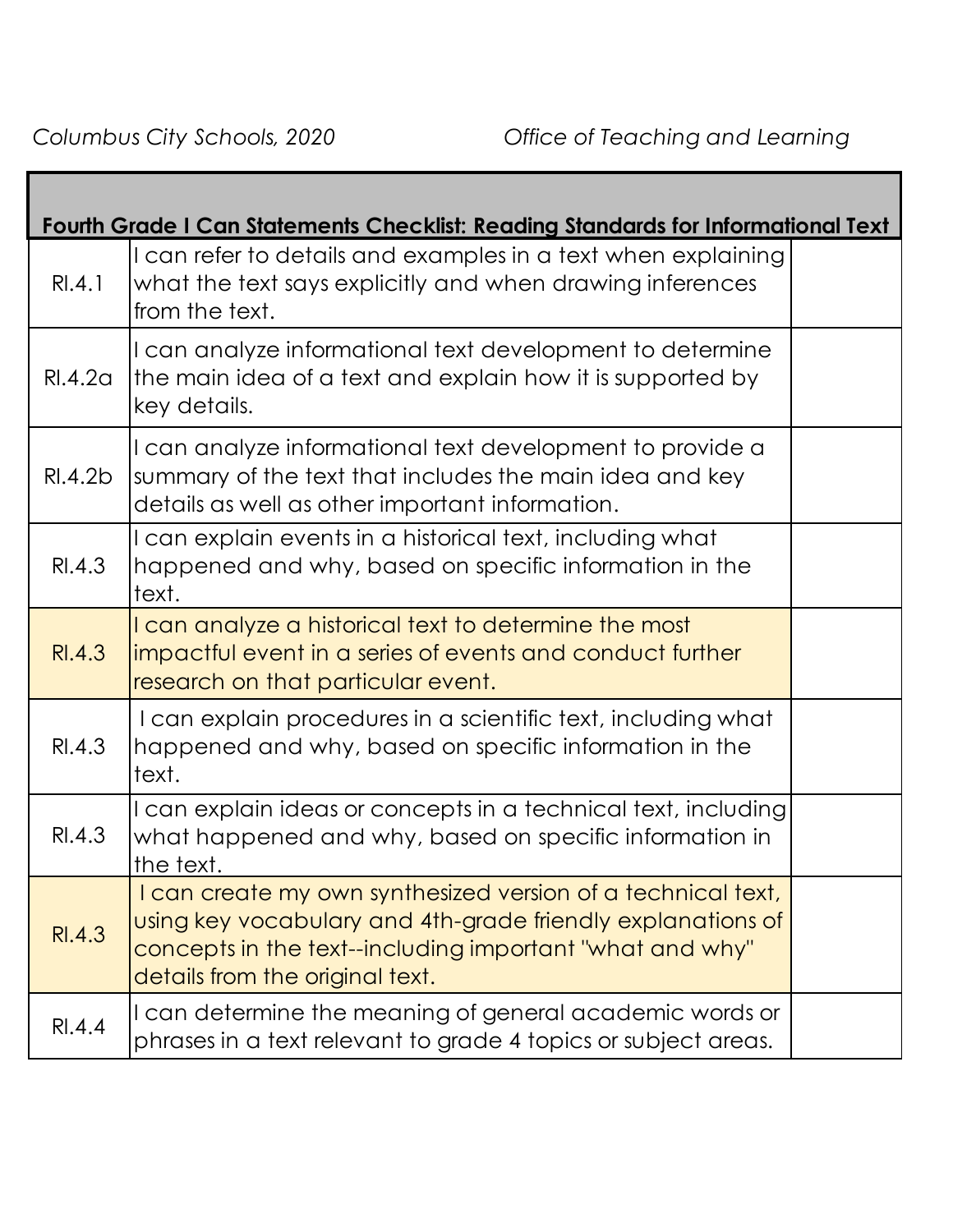| RI.4.4 | I can determine the meaning of domain-specific academic<br>words or phrases in a text relevant to grade 4 topics or<br>subject areas.                                                                             |  |
|--------|-------------------------------------------------------------------------------------------------------------------------------------------------------------------------------------------------------------------|--|
| RI.4.4 | I can assess a grade 4 text to determine the most important<br>words or phrases and then create a 4th-grade friendly<br>glossary to define them.                                                                  |  |
| RI.4.5 | I can describe the overall structure (e.g., chronology) of<br>events, ideas, concepts, or information in a text or part of a<br>text.                                                                             |  |
| RI.4.5 | I can describe the overall structure (e.g., comparison) of<br>events, ideas, concepts, or information in a text or part of a<br>text.                                                                             |  |
| RI.4.5 | I can describe the overall structure (e.g., cause/effect) of<br>events, ideas, concepts, or information in a text or part of a<br>text.                                                                           |  |
| RI.4.5 | I can describe the overall structure (e.g., problem/solution) of<br>events, ideas, concepts, or information in a text or part of a<br>text.                                                                       |  |
| RI.4.5 | I can describe what an author would have to do to change<br>the overall structure of a text to a different structure<br>successfully--while still retaining meaning and clarity.                                  |  |
| RI.4.6 | I can compare and contrast between a firsthand and<br>secondhand account of the same event or topic.                                                                                                              |  |
| RI.4.6 | I can describe the differences in perspective and information<br>provided in a firsthand and secondhand account of<br>informational text about the same event or topic.                                           |  |
| RI.4.7 | I can interpret information presented visually in a diagram,<br>timeline, animation, chart, or graph and explain how the<br>information contributes to an understanding of the text in<br>which it appears.       |  |
| RI.4.7 | I can create a visual representation of information read in a<br>text (through a diagram, timeline, animation, chart, or<br>graph) and explain how the the information in the text<br>informed my representation. |  |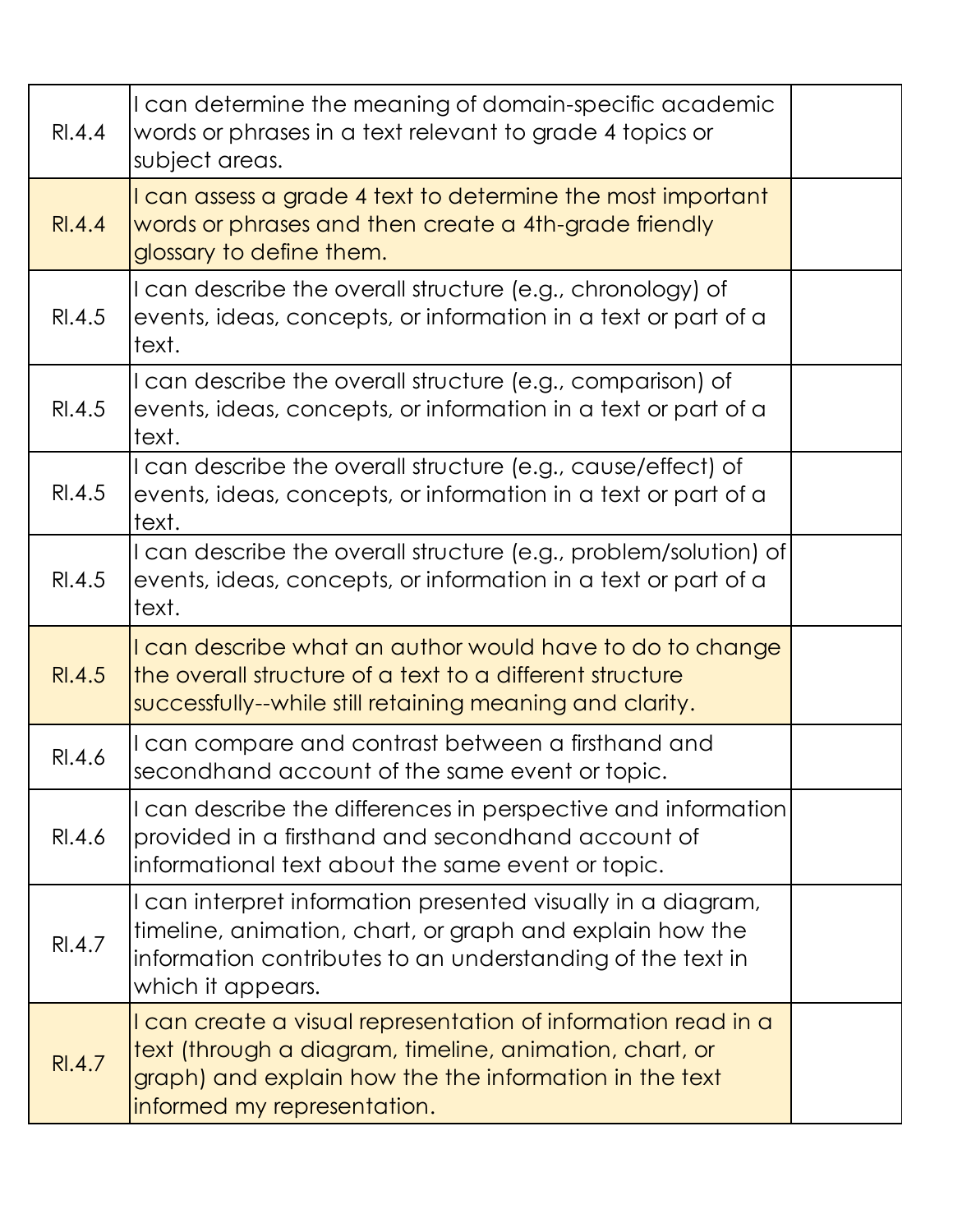| RI.4.7        | I can interpret information presented orally and explain how<br>the information contributes to an understanding of the text<br>in which it appears.                                                                                                                |  |
|---------------|--------------------------------------------------------------------------------------------------------------------------------------------------------------------------------------------------------------------------------------------------------------------|--|
| <b>RI.4.8</b> | I can explain how an author uses evidence to support<br>particular points in a text.                                                                                                                                                                               |  |
| RI.4.9        | I can integrate information from two texts on the same topic<br>in order to write about the topic knowledgably.                                                                                                                                                    |  |
| RI.4.9        | I can integrate information from two texts on the same topic<br>in order to speak about the subject knowledgably.                                                                                                                                                  |  |
| RI.4.9        | I can compare the messages that two texts on the same<br>topic seem to be presenting, drawing a conclusion about<br>the most convincing perspective and supplying evidence to<br>support my conclusion.                                                            |  |
| RI.4.10       | By the end of the year, I can read and comprehend<br>informational texts (including history/social studies, science<br>and technical texts) in the grades 4-5 text complexity band<br>proficiently, with scaffolding as needed at the ehigher end<br>of the range. |  |
|               |                                                                                                                                                                                                                                                                    |  |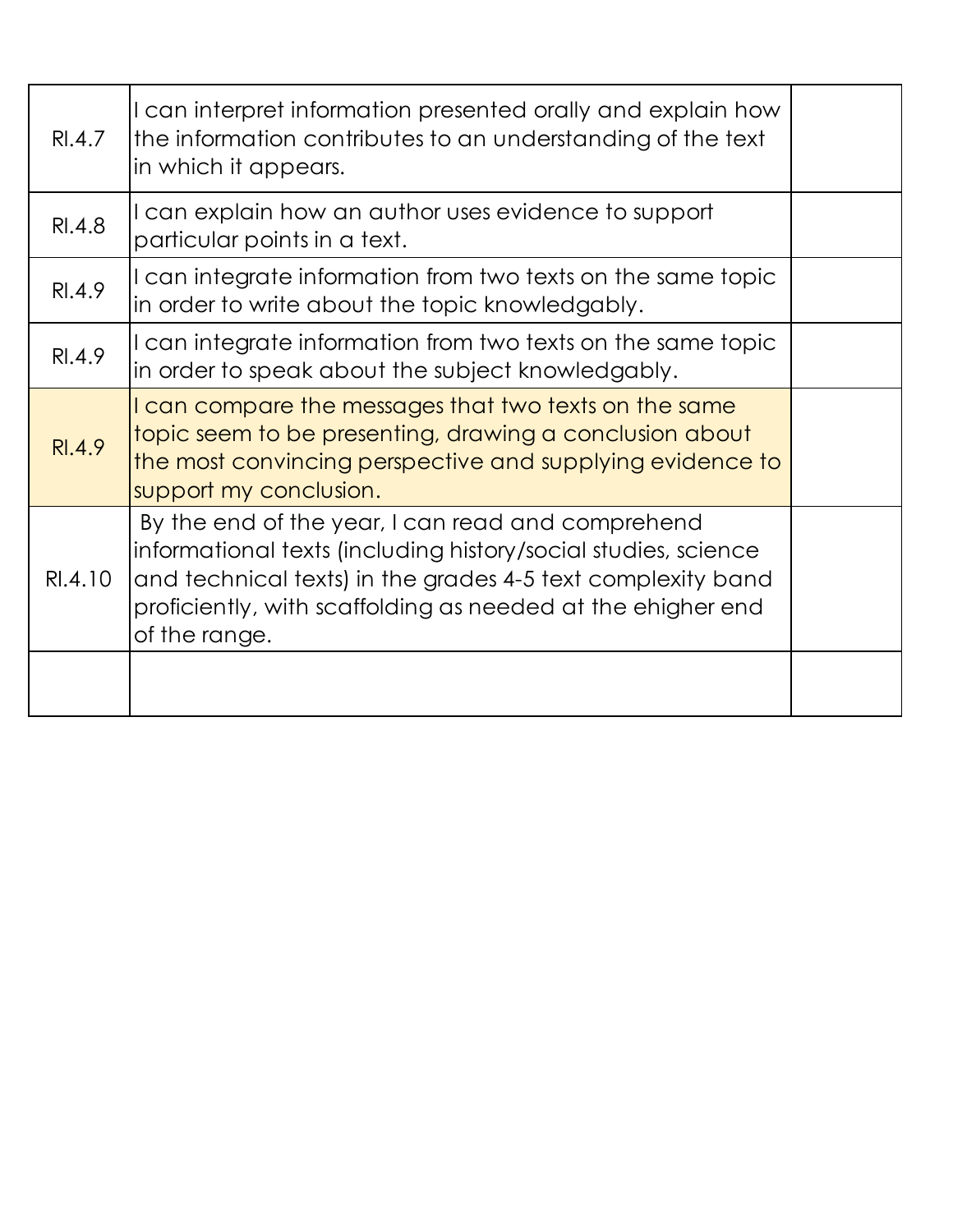Г

|               | <b>Fourth Grade I Can Statements Checklist: Reading Standards for Foundational Skills</b>                                                                                                                                                 |  |
|---------------|-------------------------------------------------------------------------------------------------------------------------------------------------------------------------------------------------------------------------------------------|--|
| RF.4.1        | (Print Concepts standards for Grades K and 1 only)                                                                                                                                                                                        |  |
| RF.4.2        | (Phonological Awareness standards for Grades K and 1 only)                                                                                                                                                                                |  |
| RF.4.3        | I can know apply grade-level phonics and word analysis<br>skills in decoding words by using combined knowledge of all<br>letter-sound correspondences to accurately read unfamiliar<br>multisyllabic words in context and out of context. |  |
| <b>RF.4.3</b> | I can use familiar letter-sound correspondences to create<br>and read real and nonsense multi-syllable words, in and out<br>of context.                                                                                                   |  |
| RF.4.3        | I can know apply grade-level phonics and word analysis<br>skills in decoding words by using combined knowledge of<br>syllabication patterns to accurately read unfamiliar<br>multisyllabic words in context and out of context.           |  |
| RF.4.3        | I can know apply grade-level phonics and word analysis<br>skills in decoding words by using morphology (e.g, roots and<br>affixes) to accurately read unfamiliar multisyllabic words in<br>context and out of context.                    |  |
| RF.4.4        | I can read with sufficient accuracy and fluency to support<br>comprehension.                                                                                                                                                              |  |
| <b>RF.4.4</b> | I can demonstrate the importance of fluency to<br>comprehnsion by reading segments of a text in various ways<br>and explaning how the varying levels of fluency impact<br>meaning.                                                        |  |
| RF.4.4a       | I can read grade-level text with purpose and understanding.                                                                                                                                                                               |  |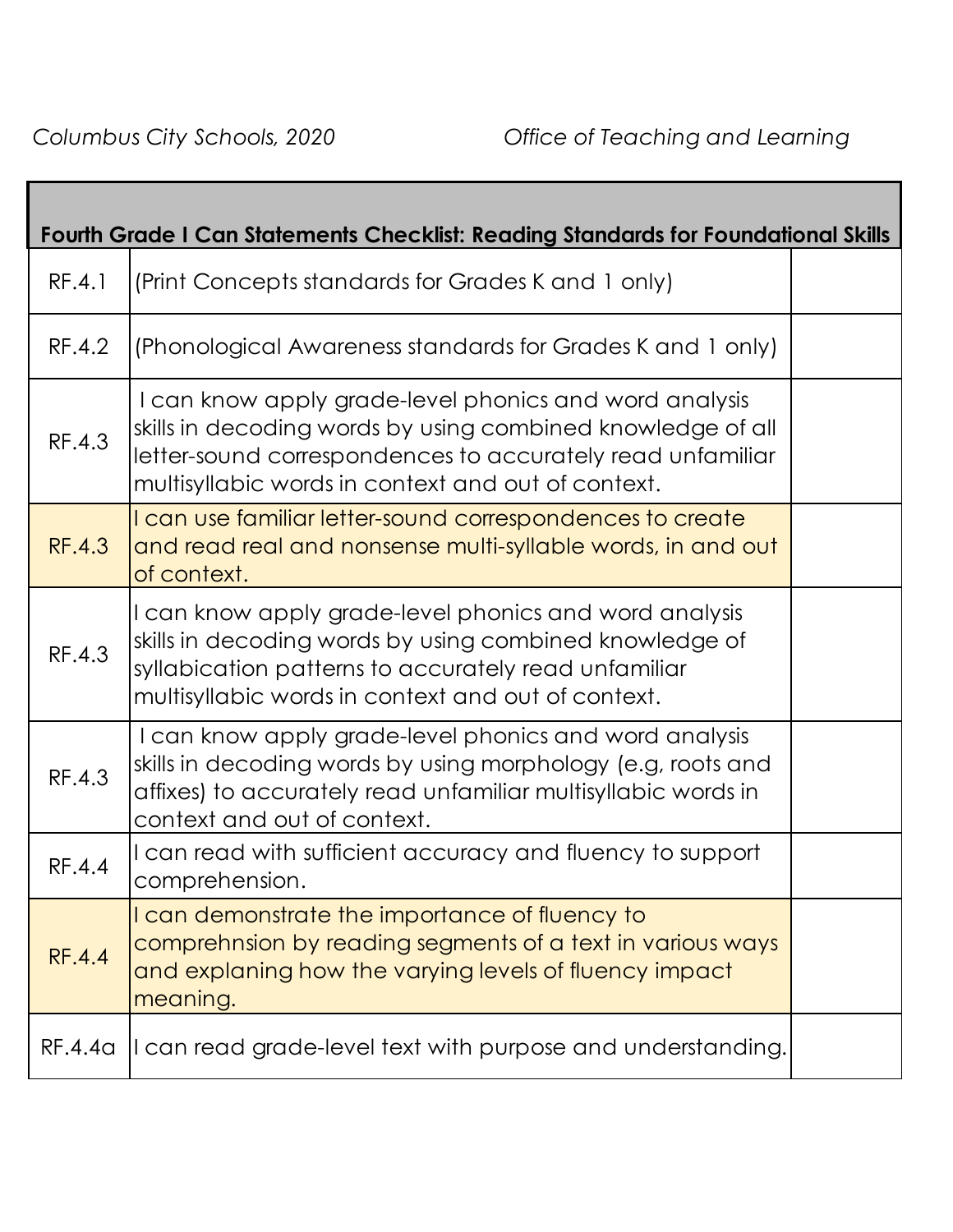| RF.4.4b        | I can read grade-level prose and poetry orally with<br>accuracy, appropriate rate, and expression on successive<br>readings.                                              |  |
|----------------|---------------------------------------------------------------------------------------------------------------------------------------------------------------------------|--|
| <b>RF.4.4c</b> | I can use context to confirm or self-correct word recognition<br>and understanding, rereading as necessary.                                                               |  |
|                | I can demonstrate understanding of using context to confirm<br>RF.4.4c or self-correct by rereading, by demonstrating the process to<br>a peer and explaining my actions. |  |
|                |                                                                                                                                                                           |  |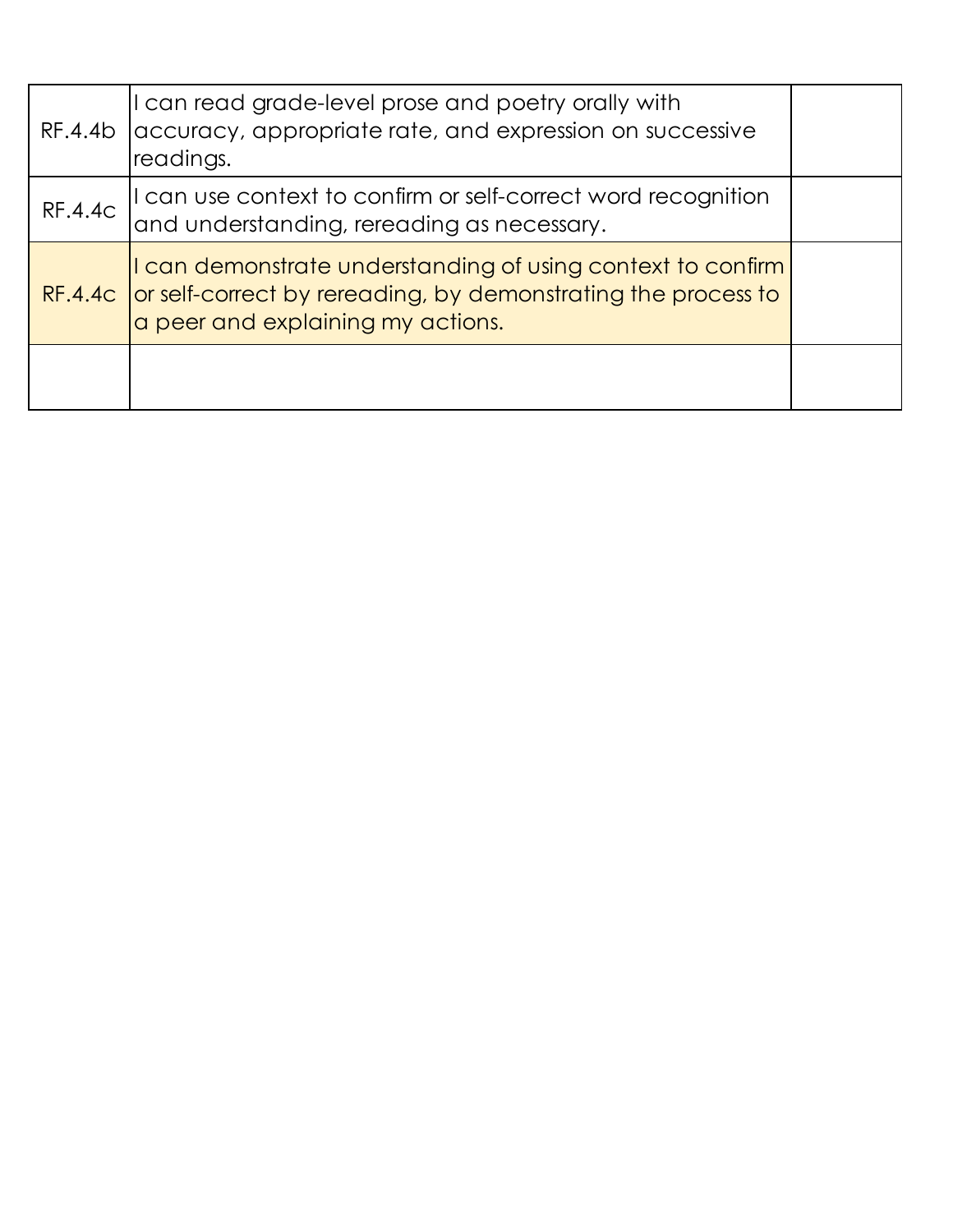|                    | <b>Fourth Grade I Can Statements Checklist: Writing Standards</b>                                                                                                                                                                                                                      |  |
|--------------------|----------------------------------------------------------------------------------------------------------------------------------------------------------------------------------------------------------------------------------------------------------------------------------------|--|
| W.4.1              | I can write opinion pieces on topics or texts, supporting a<br>point of view with reasons and information.                                                                                                                                                                             |  |
| W.4.1a             | I can introduce a topic or text clearly, state an opinion, and<br>create an organizational structure in which related ideas are<br>grouped to support the writer's purpose.                                                                                                            |  |
| W.4.1 <sub>G</sub> | I can create a simple rubric to evaluate how well my piece<br>of opinion writing (or another opinion piece) supports my<br>purpose as a writer (or the author's purpose)--stating both<br>the purpose and 3-5 criteria for evaluating the piece.                                       |  |
| W.4.1b             | I can provide reasons that are supported by facts and<br>details in opinion writing.                                                                                                                                                                                                   |  |
| W.4.1c             | I can link an opinion and reasons using words and phrases<br>(e.g., for instance, in order to, in addition) in opinion writing.                                                                                                                                                        |  |
| W.4.1d             | I can provide a concluding statement or section related to<br>the opinion presented in writing.                                                                                                                                                                                        |  |
| W.4.2              | I can write informative/explanatory texts to examine a topic<br>and convey ideas and information clearly.                                                                                                                                                                              |  |
| W.4.2              | I can create a simple rubric to evaluate how well my piece<br>of informative or explanatory writing (or another<br>informative/explanatory piece) supports my purpose as a<br>writer (or the author's purpose)--stating both the purpose<br>and 3-5 criteria for evaluating the piece. |  |
| W.4.2a             | I can introduce a topic clearly and group related<br>information in paragraphs and sections.                                                                                                                                                                                           |  |
| W.4.2a             | I can include formatting (e.g., headings), illustrations, and<br>multimedia to aid comprehension, if needed, in<br>informative/explanatory writing.                                                                                                                                    |  |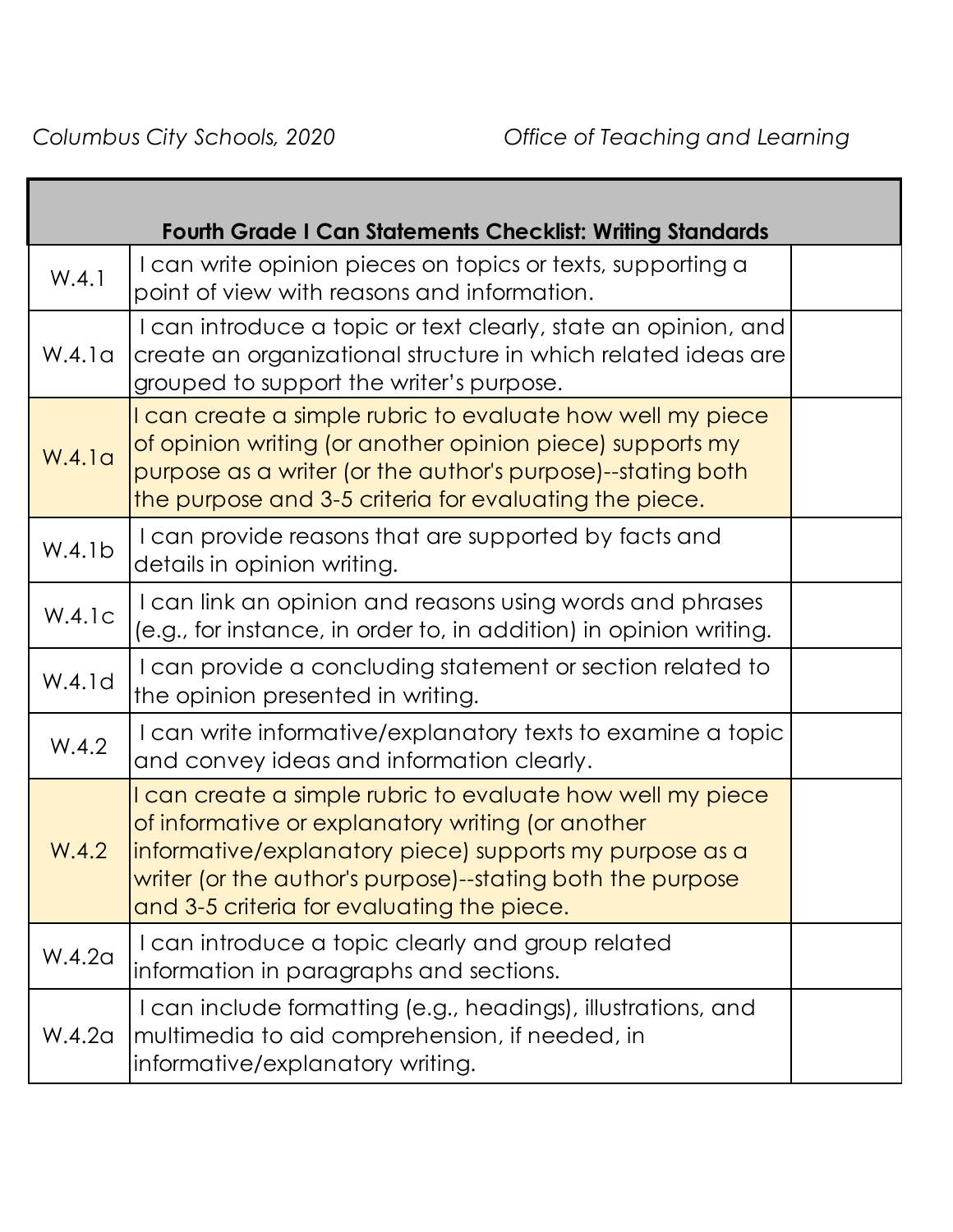| W.4.2b             | I can develop the topic with facts, definitions, concrete<br>details, quotations, or other information and examples<br>related to the topic.                                                                                                         |  |
|--------------------|------------------------------------------------------------------------------------------------------------------------------------------------------------------------------------------------------------------------------------------------------|--|
| W.4.2c             | I can link ideas within categories of information using words<br>and phrases (e.g., another, for example, also, because) for<br>informative writing.                                                                                                 |  |
| W.4.2d             | I can use precise language and domain-specific<br>vocabulary to inform about or explain the topic.                                                                                                                                                   |  |
| <b>W.4.2d</b>      | I can create a 4th-grade friendly glossary of key domain-<br>specific vocabulary to help teach terms to peers or for self-<br>study.                                                                                                                 |  |
| W.4.2e             | I can provide a concluding statement or section related to<br>the information or explanation presented.                                                                                                                                              |  |
| W.4.3              | I can write narratives to develop real or imagined<br>experiences or events using effective technique, descriptive<br>details, and clear event sequences.                                                                                            |  |
| W.4.3              | I can create a simple rubric to evaluate how well my piece<br>of narrative writing (or another narrative piece) supports my<br>purpose as a writer (or the author's purpose)--stating both<br>the purpose and 3-5 criteria for evaluating the piece. |  |
| W.4.3 <sub>G</sub> | I can orient the reader by establishing a situation and<br>introducing a narrator and/or characters in narrative writing.                                                                                                                            |  |
| W.4.3 <sub>G</sub> | I can organize an event sequence in narrative writing that<br>unfolds naturally.                                                                                                                                                                     |  |
| W.4.3b             | I can use dialogue and description to develop experiences<br>and events or show the responses of characters to situations.                                                                                                                           |  |
| W.4.3c             | I can use a variety of transitional words and phrases to<br>manage the sequence of events in narrative writing.                                                                                                                                      |  |
| W.4.3d             | I can use concrete words and phrases and sensory details to<br>convey experiences and events precisely in narrative writing.                                                                                                                         |  |
| W.4.3e             | I can provide a conclusion that follows from the narrated<br>experiences or events in narrative writing.                                                                                                                                             |  |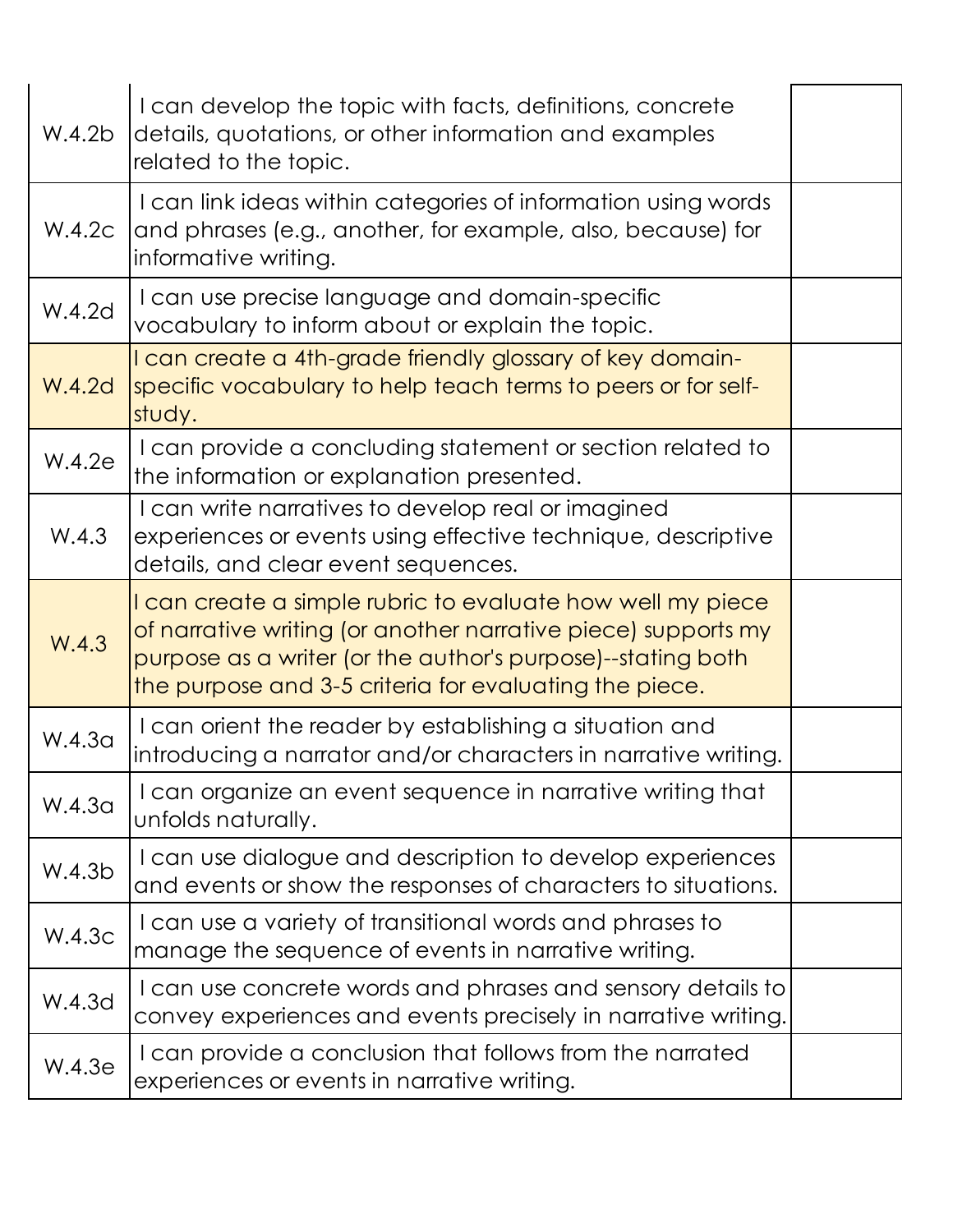| W.4.4  | I can produce clear and coherent writing in which the<br>development and organization are appropriate to task,<br>purpose, and audience.                                                                          |  |
|--------|-------------------------------------------------------------------------------------------------------------------------------------------------------------------------------------------------------------------|--|
| W.4.5  | I can, with guidance and support from peers and adults,<br>develop and strengthen writing as needed by planning.                                                                                                  |  |
| W.4.5  | I can, with guidance and support from peers and adults,<br>develop and strengthen writing as needed by revising.                                                                                                  |  |
| W.4.5  | I can, with guidance and support from peers and adults,<br>develop and strengthen writing as needed by editing.                                                                                                   |  |
| W.4.6  | I can, with some guidance and support from adults, use<br>technology, including the Internet to produce and publish<br>writing as well as to interact and collaborate with others.                                |  |
| W.4.6  | I can demonstrate sufficient command of keyboarding skills.                                                                                                                                                       |  |
| W.4.7  | I can conduct short research projects that build knowledge<br>through investigation of different aspects of a topic.                                                                                              |  |
| W.4.8  | I can recall relevant information from experiences or gather<br>relevant information from print and digital sources.                                                                                              |  |
| W.4.8  | I can compare and contrast information gathered from<br>experience and information from print and digtial sources,<br>categorizing information that needs text reinforcement for<br>use in informational writing. |  |
| W.4.8  | I can take notes and categorize information and provide a<br>list of sources in informational writing.                                                                                                            |  |
| W.4.9  | I can draw evidence from literary or informational texts to<br>support analysis, reflection, and research.                                                                                                        |  |
| W.4.9a | I can apply grade 4 Reading standards to literature (e.g.,<br>"Describe in depth a character/setting/event in a story<br>drawing on specific details in the text.").                                              |  |
| W.4.9b | I can apply grade 4 Reading standards to informational<br>texts (e.g., "Explain how an author uses reasons and<br>evidence to support particular points in a text.").                                             |  |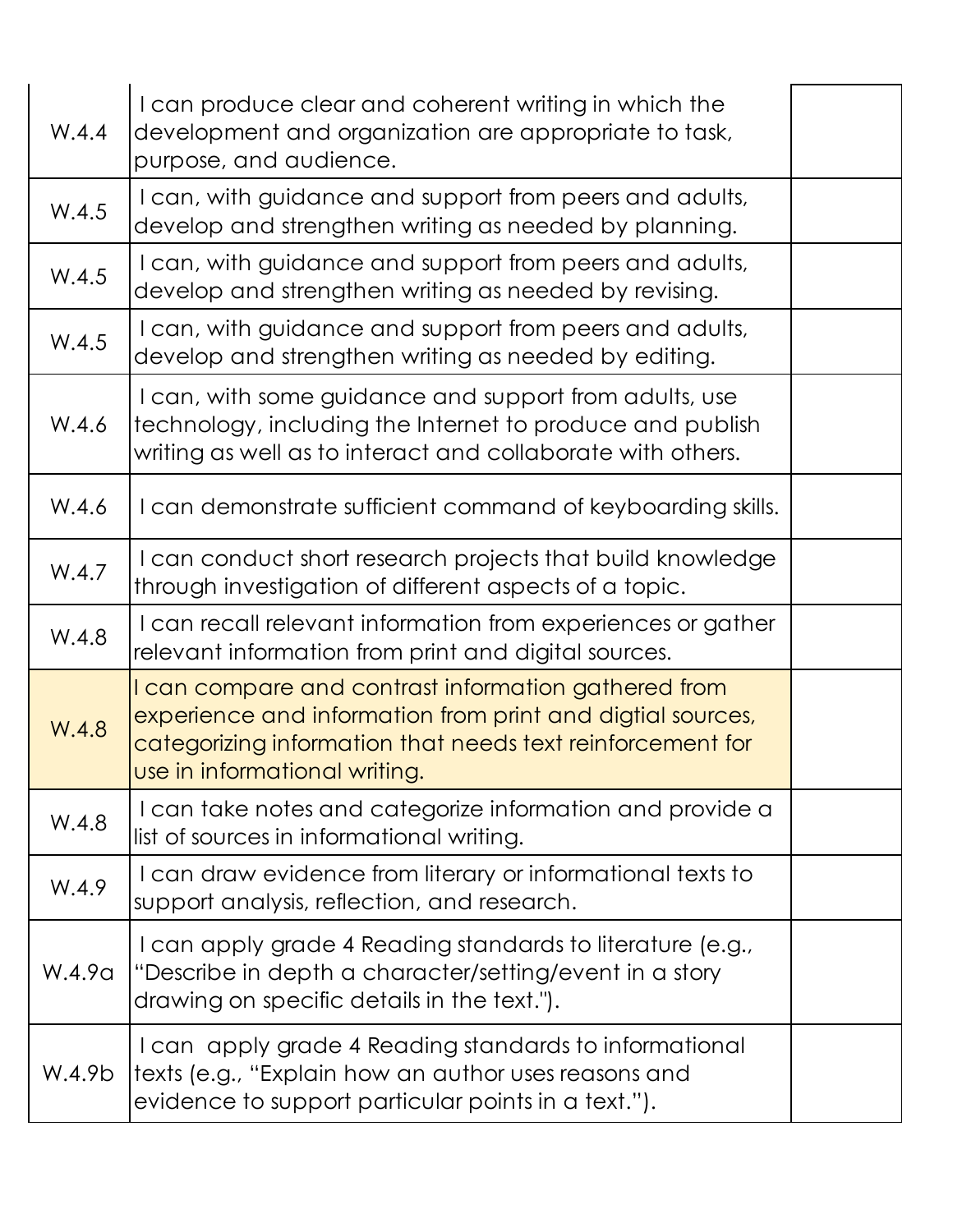| I can write routinely over shorter time frames for (e.g., single<br>W.4.10 sittings or in a day or two) for a range of discipline-specific<br>tasks, purposes, and audiences. |  |
|-------------------------------------------------------------------------------------------------------------------------------------------------------------------------------|--|
| I can write routinely over extended time frames (for research,  <br>W.4.10   reflection and revision) for a range of discipline-specific tasks,  <br>purposes, and audiences. |  |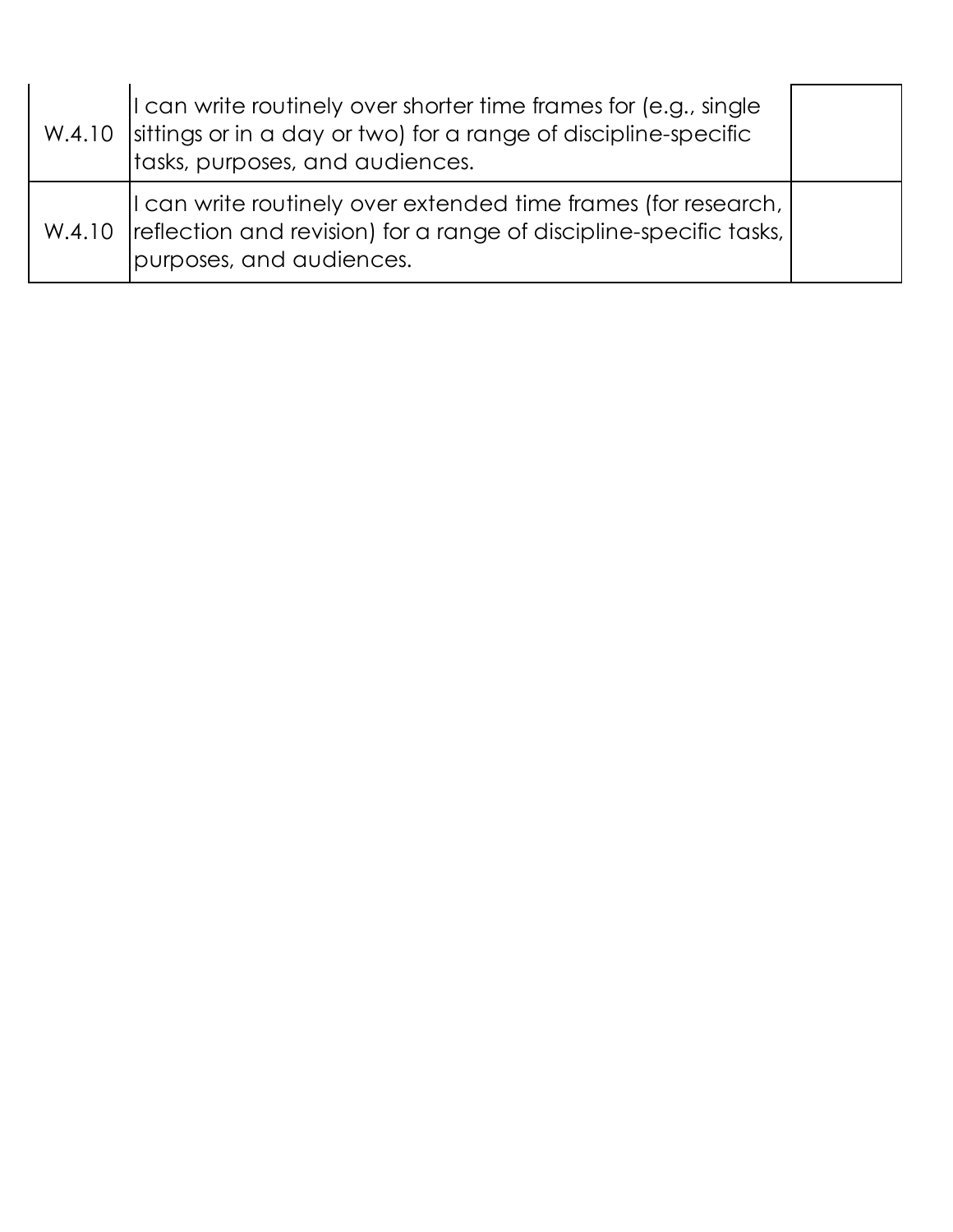**The Co** 

| <b>Fourth Grade I Can Statements Checklist: Speaking and Listening Standards</b> |                                                                                                                                                                                                                                |  |
|----------------------------------------------------------------------------------|--------------------------------------------------------------------------------------------------------------------------------------------------------------------------------------------------------------------------------|--|
| SL.4.1                                                                           | I can engage effectively in a range of collaborative<br>discussions (one-on-one, in groups, and teacher-led) with<br>diverse partners on grade 4 topics and texts, building on<br>others' ideas and expressing my own clearly. |  |
| SL.4.1a                                                                          | I can come to discussions prepared, having read or studied<br>required material.                                                                                                                                               |  |
| SL.4.1a                                                                          | I can come to discussions prepared and explicitly draw on<br>that preparation and other information known about the<br>topic to explore ideas under discussion.                                                                |  |
| SL.4.1b                                                                          | I can follow agreed-upon rules for discussions and carry out<br>assigned roles.                                                                                                                                                |  |
| SL.4.1b                                                                          | I can create additional rules for discussions and/or assigned<br>roles, that will be uniquely helpful in an online environment.                                                                                                |  |
| SL.4.1c                                                                          | I can pose specific questions to clarify or follow up on<br>information.                                                                                                                                                       |  |
| SL.4.1c                                                                          | I can explain the reasoning behind my questions to<br>demonstrate metacognition, or "thinking about my thinking."                                                                                                              |  |
| SL.4.1c                                                                          | I can respond to specific questions to clarify or follow up on<br>information.                                                                                                                                                 |  |
| SL.4.1c                                                                          | I can make comments that contribute to the discussion and<br>link to the remarks of others.                                                                                                                                    |  |
| SL.4.1d                                                                          | I can review the key ideas expressed and explain my own<br>ideas and understanding in light of the discussion.                                                                                                                 |  |
| SL.4.2                                                                           | I can paraphrase portions of a text read aloud or information<br>presented in diverse media and formats, including visually.                                                                                                   |  |
| SL.4.2                                                                           | I can paraphrase portions of a text read aloud or information<br>presented in diverse media and formats, including<br>quantitatively.                                                                                          |  |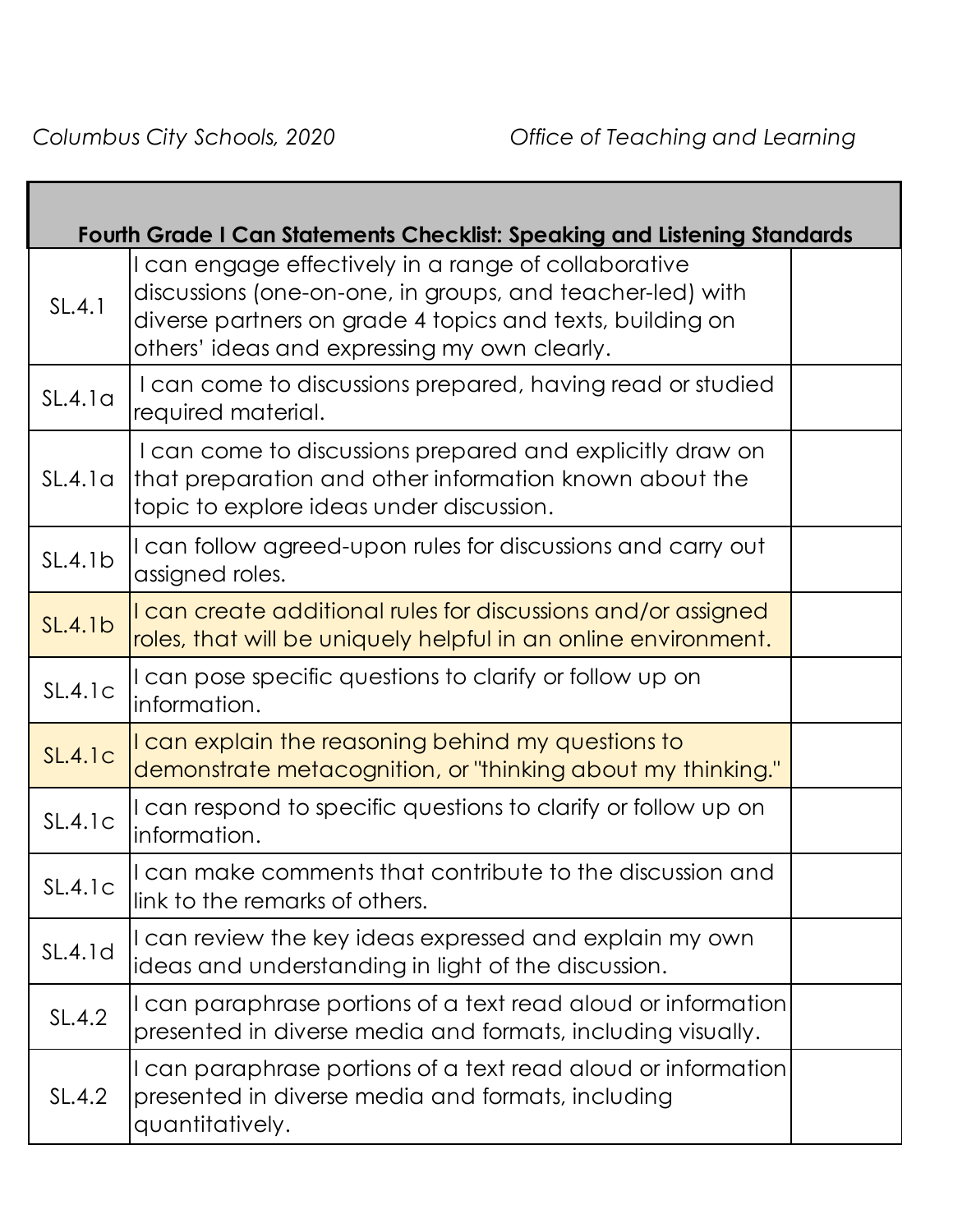| SL.4.2        | I can paraphrase portions of a text read aloud or information<br>presented in diverse media and formats, including orally.                                                                                                                      |  |
|---------------|-------------------------------------------------------------------------------------------------------------------------------------------------------------------------------------------------------------------------------------------------|--|
| <b>SL.4.2</b> | I can create a visual or artistic representation of the most<br>important parts of a text read aloud or presented in diverse<br>media and formats, including orally.                                                                            |  |
| SL.4.3        | I can identify the reasons and evidence a speaker provides<br>to support particular points.                                                                                                                                                     |  |
| SL.4.4        | I can report on a topic or text, tell a story, or recount an<br>experience in an organized manner, using appropriate facts<br>and relevant, descriptive details to support main ideas or<br>themes, speaking clearly at an understandable pace. |  |
| SL.4.5        | I can add audio recordings and visual displays to<br>presentations when appropriate to enhance the<br>development of main ideas or themes.                                                                                                      |  |
| SL.4.6        | I can differentiate between contexts that call for formal<br>English (e.g., presenting ideas) and situations where informal<br>discourse is appropriate (e.g., small-group discussion).                                                         |  |
| SL.4.6        | I can adapt my speech to a variety of contexts and tasks,<br>using formal English when appropriate to the task and<br>situation.                                                                                                                |  |
|               |                                                                                                                                                                                                                                                 |  |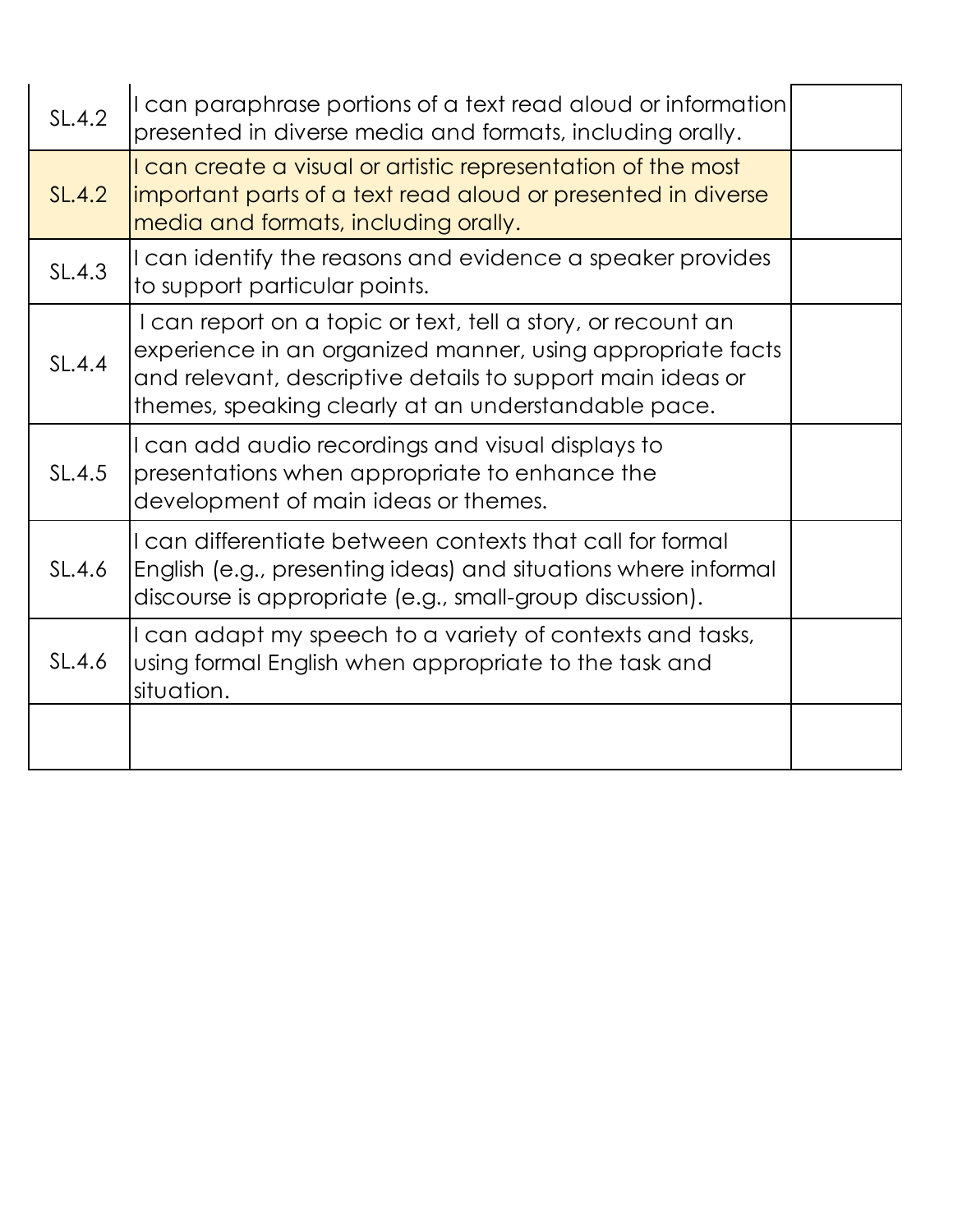|        | <b>Fourth Grade I Can Statements Checklist: Language Standards</b>                                                                    |  |
|--------|---------------------------------------------------------------------------------------------------------------------------------------|--|
| L.4.1  | I can demonstrate command of the conventions of standard<br>English grammar and usage when writing or speaking.                       |  |
| L.4.1a | I can use relative pronouns (who, whose, whom, which,<br>that).                                                                       |  |
| L.4.1a | I can use relative adverbs (where, when, why).                                                                                        |  |
| L.4.1b | I can form and use the progressive (e.g., I was walking; I am<br>walking; I will be walking) verb tenses.                             |  |
| L.4.1c | I can use modal auxiliaries (e.g., can, may, must) to convey<br>various conditions.                                                   |  |
| L.4.1d | I can order adjectives within sentences according to<br>conventional patterns (e.g., a small red bag rather than a<br>red small bag). |  |
| L.4.1d | I can revise written or oral language to insert adverbs that<br>express how or when something happened (quickly,<br>yesterday, etc.)  |  |
| L.4.1e | I can form and use prepositional phrases.                                                                                             |  |
| L.4.1f | I can produce complete sentences, recognizing and<br>correcting inappropriate fragments and run-ons.                                  |  |
| L.4.1g | I can correctly use frequently confused words (e.g., to, too,<br>two; there, their).                                                  |  |
| L.4.2  | I can demonstrate command of the conventions of<br>standard English capitalization, punctuation, and spelling<br>when writing.        |  |
| L.4.2a | I can use correct capitalization.                                                                                                     |  |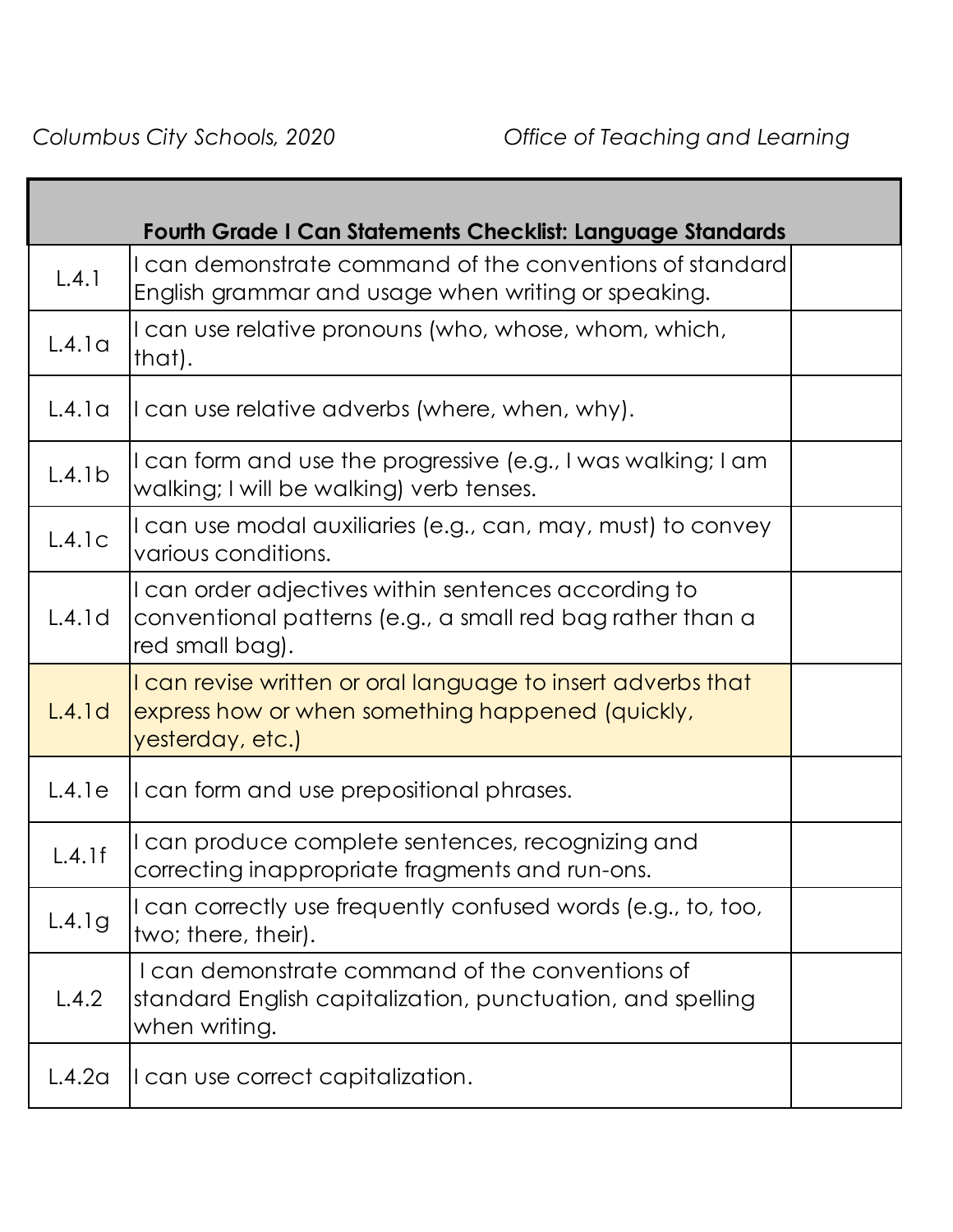| L.4.2b             | I can use commas and quotation marks to mark direct<br>speech and quotations from a text.                                                                                               |  |
|--------------------|-----------------------------------------------------------------------------------------------------------------------------------------------------------------------------------------|--|
| L.4.2c             | I can use a comma before a coordinating conjunction in a<br>compound sentence.                                                                                                          |  |
| L.4.2d             | I can spell grade-appropriate words correctly, consulting<br>references as needed.                                                                                                      |  |
| L.4.3              | I can use knowledge of language and its conventions when<br>writing, speaking, reading, or listening.                                                                                   |  |
| L.4.3 <sub>G</sub> | I can choose words and phrases to convey ideas precisely.                                                                                                                               |  |
| L.4.3 <sub>b</sub> | I can choose punctuation for effect.                                                                                                                                                    |  |
| L.4.3c             | I can differentiate between contexts that call for formal<br>English (e.g., presenting ideas) and situations where informal<br>discourse is appropriate (e.g., small-group discussion). |  |
| L.4.4              | I can determine or clarify the meaning of unknown and<br>multiple-meaning words and phrases based on grade 4<br>reading and content, choosing flexibly from a range of<br>strategies.   |  |
| L.4.4 <sub>G</sub> | I can use context (e.g., definitions, examples, or restatements<br>in text) as a clue to the meaning of a word or phrase.                                                               |  |
| L.4.4b             | I can use common, grade-appropriate Greek and Latin<br>affixes and roots as clues to the meaning of a word (e.g.,<br>telegraph, photograph, autograph).                                 |  |
| L.4.4c             | I can consult reference materials (e.g., dictionaries, glossaries,<br>thesauruses), both print and digital, to find the<br>pronunciation of key words.                                  |  |
| L.4.4c             | I can consult reference materials (e.g., dictionaries, glossaries,<br>thesauruses), both print and digital, to determine or clarify<br>the precise meaning of key words and phrases.    |  |
| L.4.5              | I can demonstrate understanding of figurative language,<br>word relationships, and nuances in word meanings.                                                                            |  |